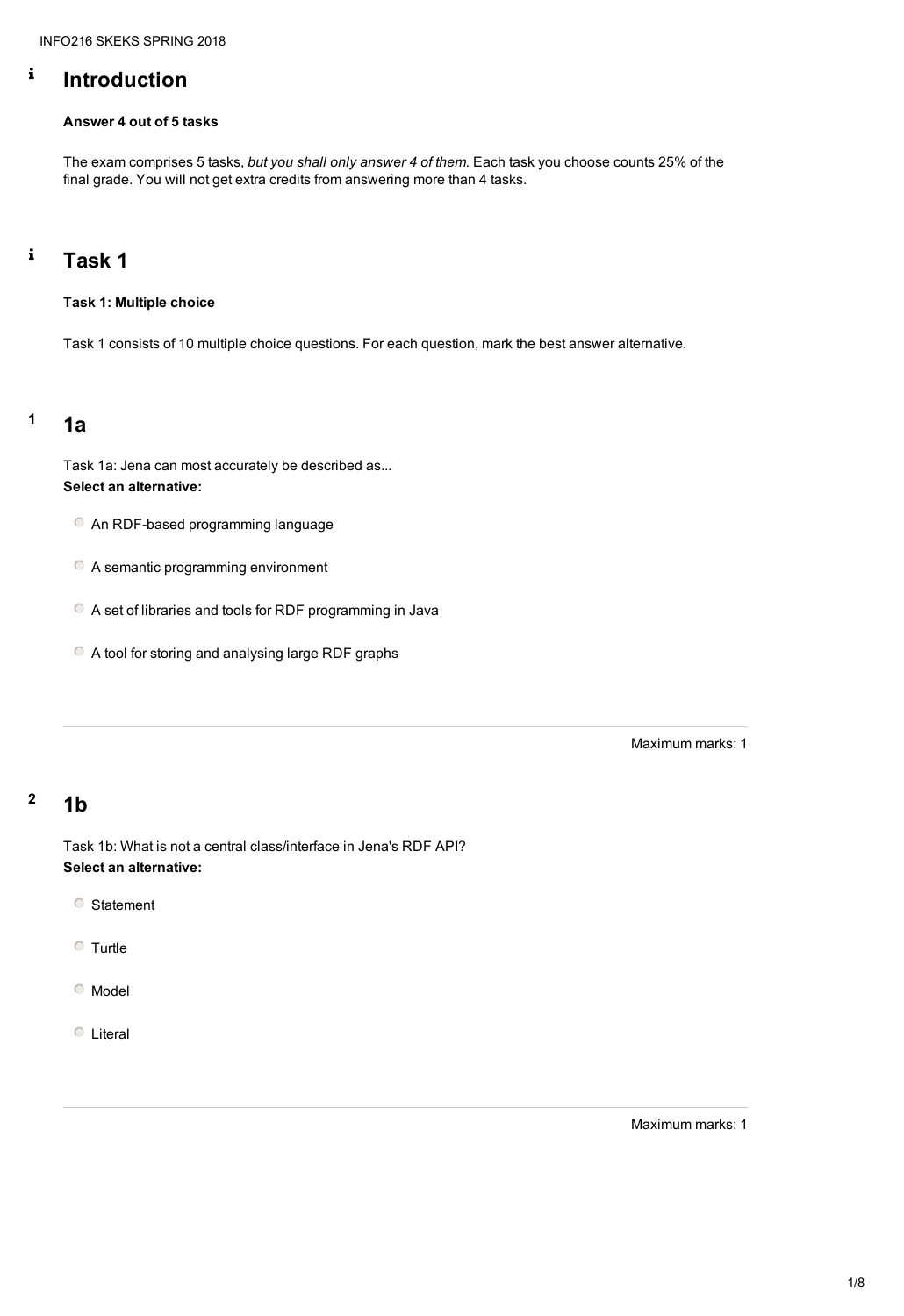# **<sup>3</sup> 1c**

Task 1c: Which data structure is output from a SPARQL CONSTRUCT query? **Select an alternative:**

- A boolean value
- **C** The user can chose
- An RDF graph

 $\circ$  A table

Maximum marks: 1

# **<sup>4</sup> 1d**

Task 1d: What is a triple store? **Select an alternative:**

- A triple that is entailed by an RDFS rule
- A triple that is asserted by a trusted source
- A triple that is implicitly there in all RDFS models
- $\circ$  Something that is formally proven
- An online semanic dataset
- A database system specifically for RDF data
- A tool for wrapping non-semantic datasets
- A combination of RDF data, ontology, and SPARQL endpoint

## **<sup>5</sup> 1e**

Task 1e: An axiom in RDFS is most accurately described as... **Select an alternative:**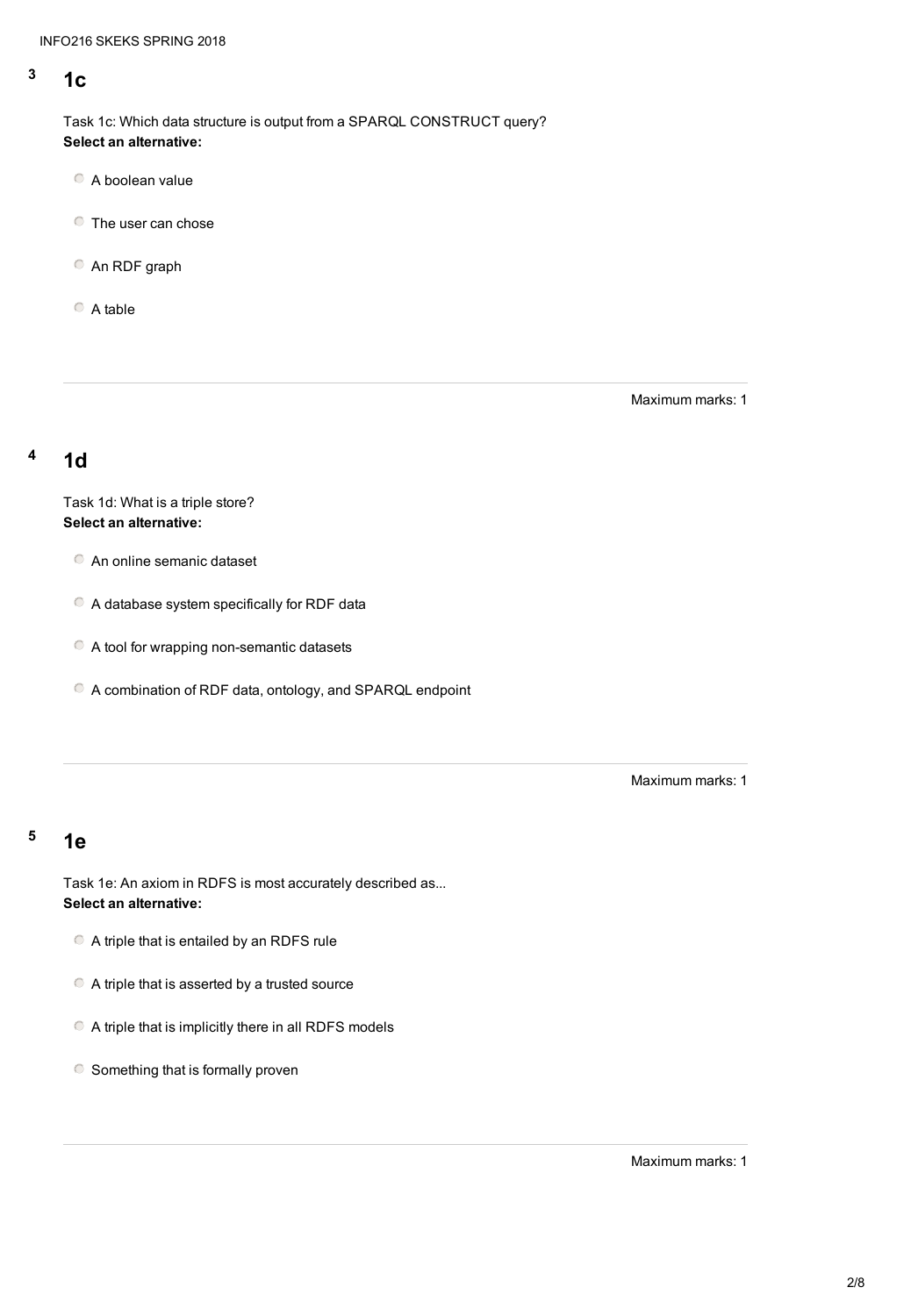# **<sup>6</sup> 1f**

Task 1f: Which property not reflexive? **Select an alternative:**

rdt:type

owl:sameAs

rdfs:subPropertyOf

rdfs:subClassOf

Maximum marks: 1

# **<sup>7</sup> 1g**

Task 1g: The property "semanticRelation" is defined in which vocabulary? **Select an alternative:**

O RDFS

VoID

VANN

SKOS

# **<sup>8</sup> 1h**

Task 1h: Wikidata now gets most of its data from... **Select an alternative:**

**O** DBpedia

User-generated content

Wikipedia

Natural Language Processing (NLP)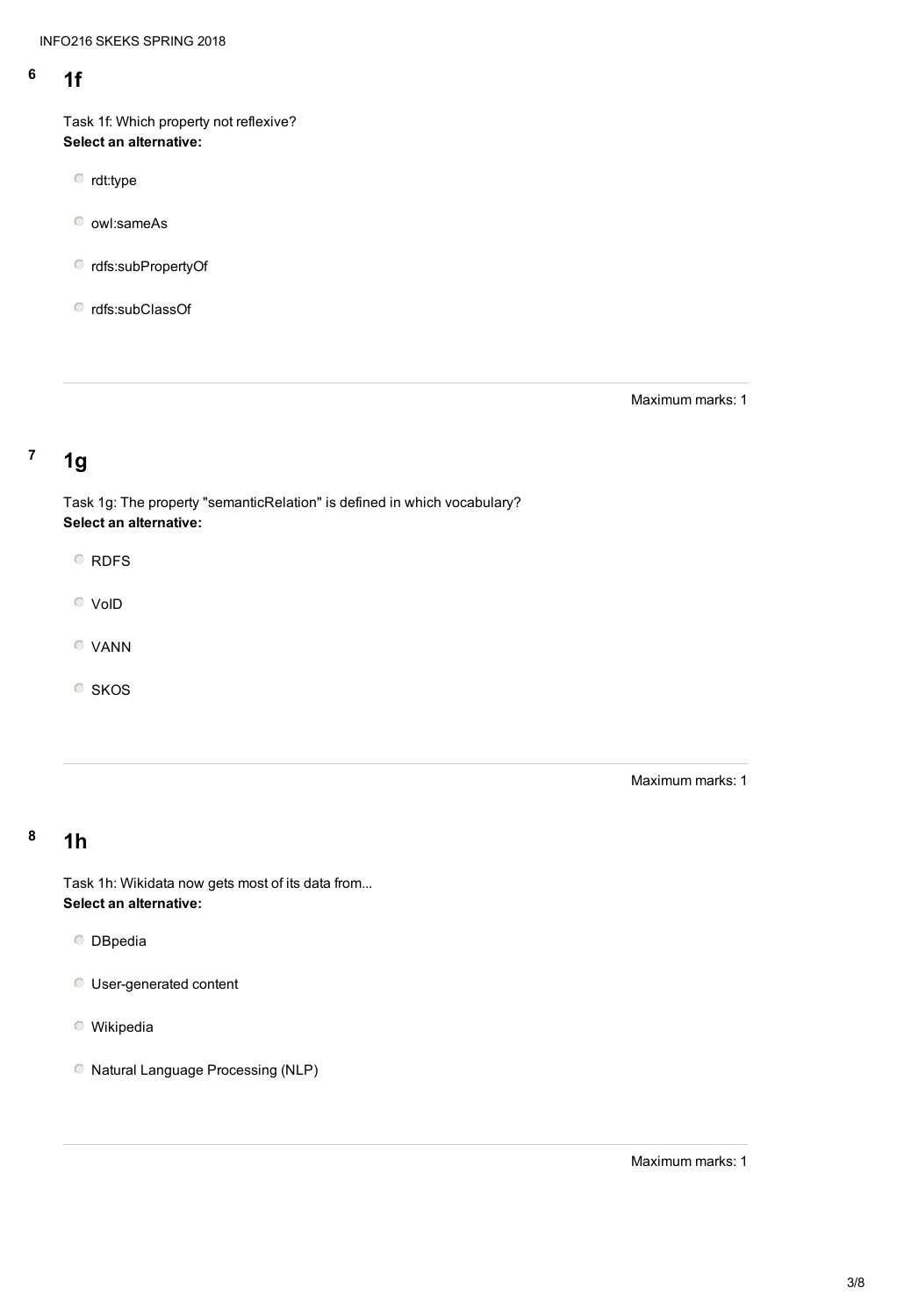## **<sup>9</sup> 1i**

- A universal property restriction
- A cardinality restriction
- A complement class
- **C** An existential property restriction

Task 1i: In OWL, the statement "Herbivores only eat Plants" is most similar to... **Select an alternative:**

- Contradiction
- **O** Disjunctiveness
- Negative property assertion
- Subsumption of bottom

Maximum marks: 1

# **<sup>10</sup> 1j**

Task 1j: How can you state that something is not the case in plain DL (not OWL DL)? **Select an alternative:**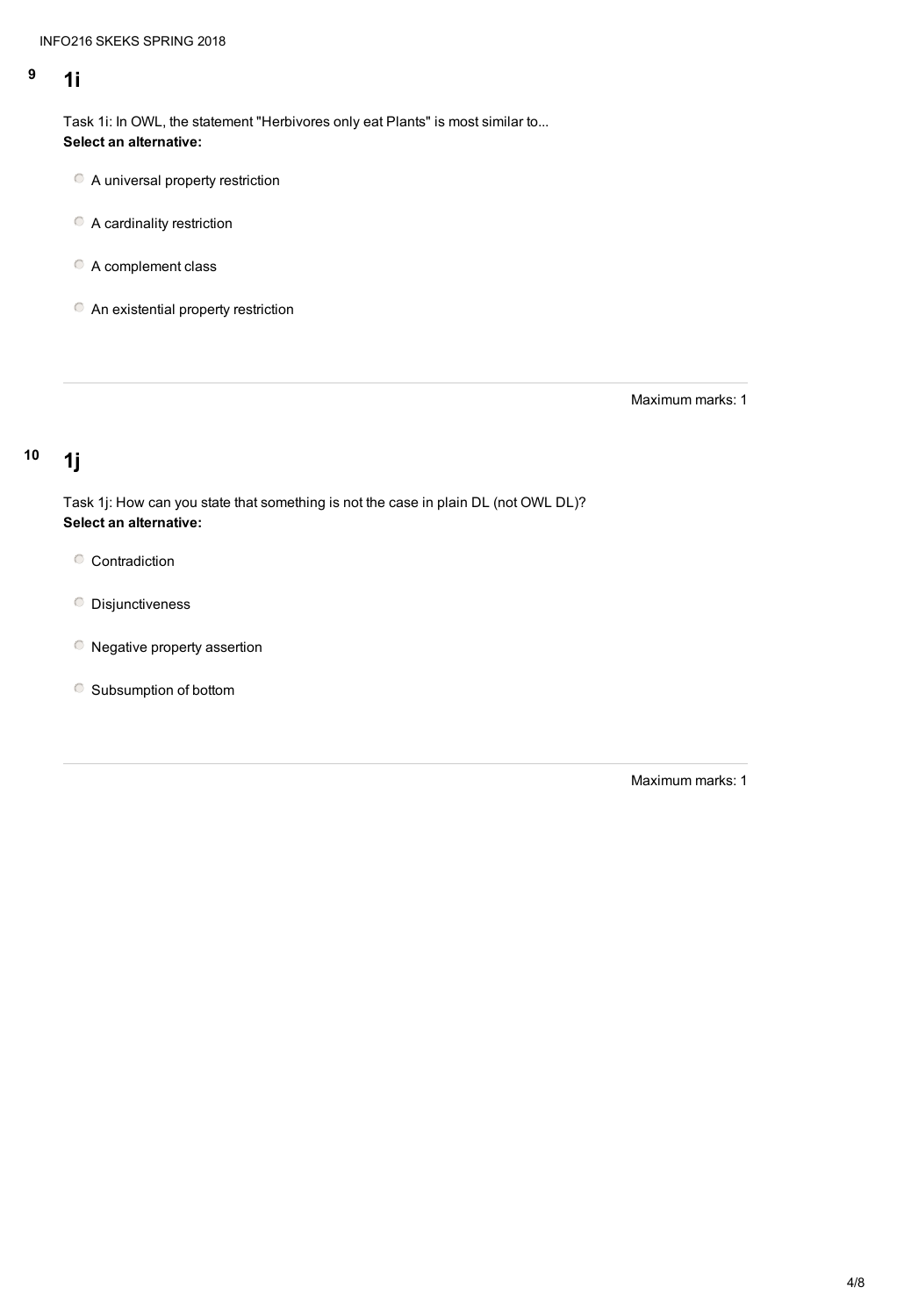# **<sup>11</sup> Task 2**

#### **Task 2: Vocabularies**

a. Why do we need RDFS in addition to RDF? What are the most important additional features of RDFS compared to RDF?

b. Why do we need OWL addition to RDFS? What are the most important additional features of OWL compared to RDFS?

c. What is the purpose of the geo vocabulary? Very briefly explain its most important properties and other terms.

d. What is the purpose of the PROV vocabulary. Very briefly explain its most important properties and other terms, or show them in a simple diagram.

e. What is the purpose of the SIOC vocabulary. What is its full name? Very briefly explain its most important properties and other terms, or show them in a simple diagram.

#### **Fill in your answer here**

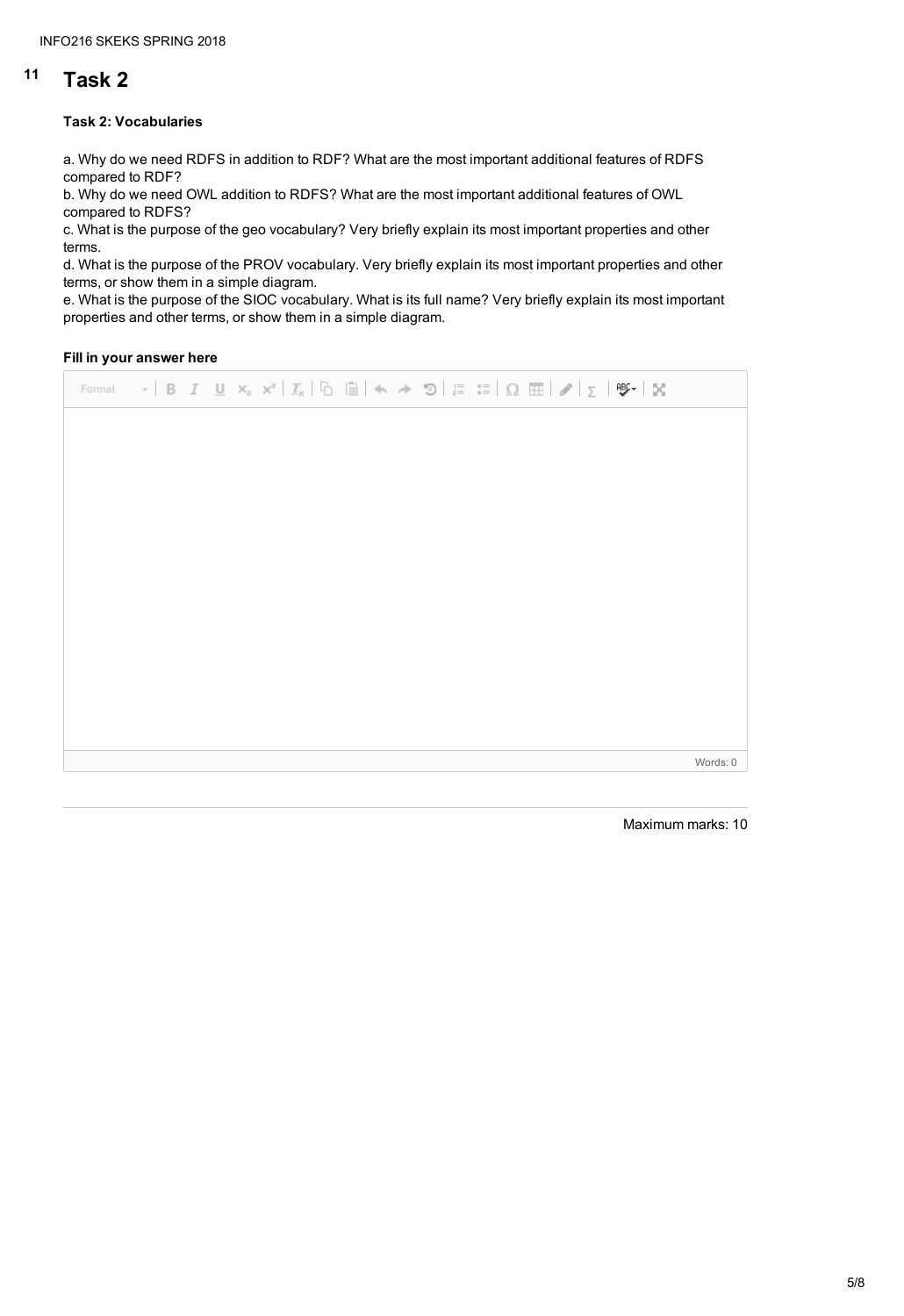# **<sup>12</sup> Task 3**

#### **Task 3: Open datasets**

a. What is GeoNames? List different ways in which we can access data in GeoNames.

b. Explain briefly how the GeoNames ontology is organised.

c. When taliking about GeoNames, what is the Concept-Document distinction? How does GeoNames handle it?

d. What is the Linked Open Data cloud? What are the most prominent types of data (or domains) in the LOD cloud? Give an example of central datasets for each type/domain.

e. What is Linked Open Vocabularies?

### **Fill in your answer here**

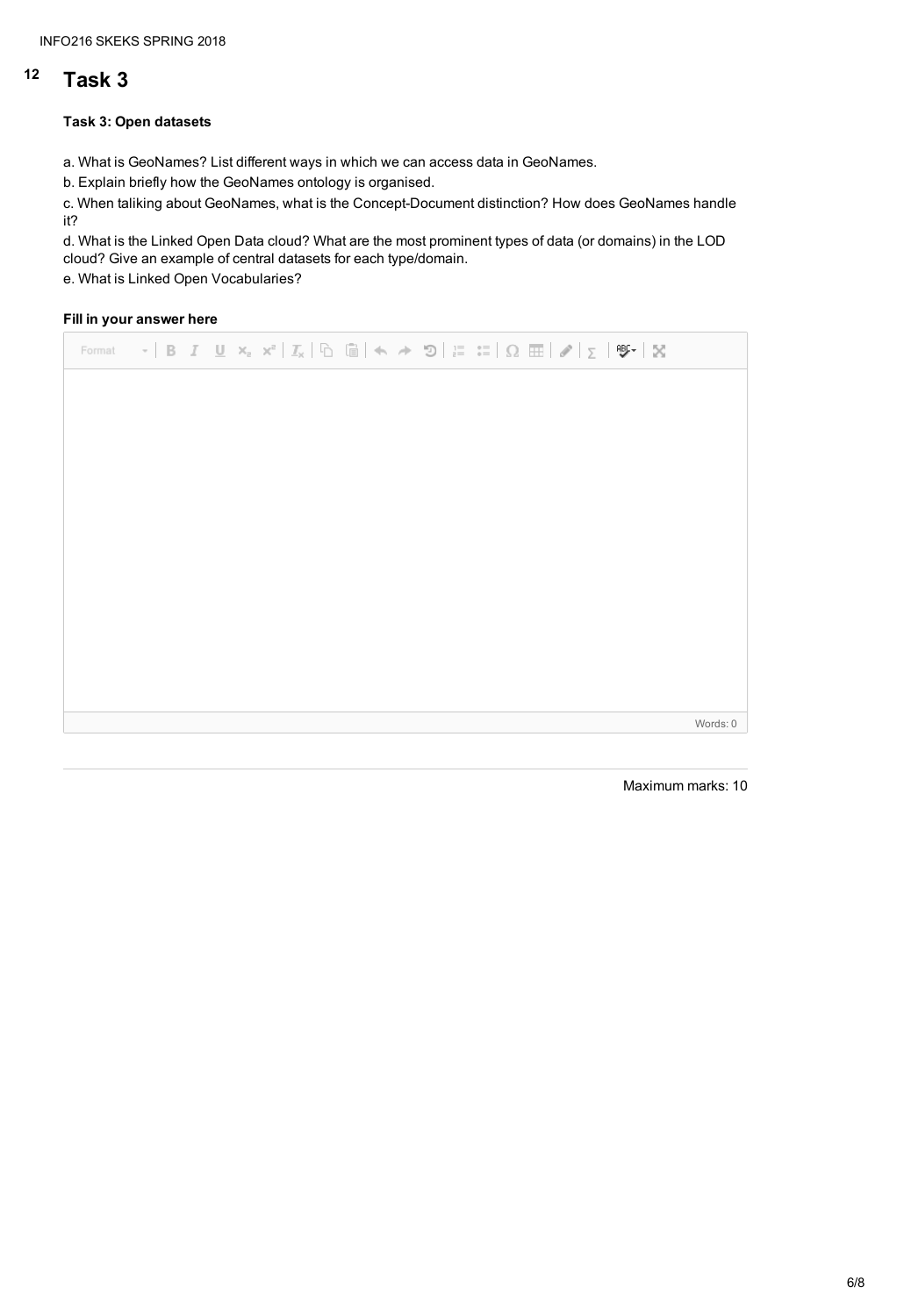#### INFO216 SKEKS SPRING 2018

# **<sup>13</sup> Task 4**

#### **Task 4: DL (25%)**

Write the following statements in Description Logic (DL) using the underlined terms as concepts, roles, and individuals.

Note: If writing the special DL characters in Inspera is difficult, you are free to use substitutions, such as:

- *ALL/ONLY instead of* ∀ *,*
- *EXISTS/SOME instead of* ∃ *,*
- *SUBSETEQ instead of* ⊑ *,*
- *== instead of ≡ ,*
- *>= instead of ≥ ,*
- *AND instead of* ⊓ *,*
- *OR instead of* ⊔ *,*
- *BOTTOM instead of* ⊥ *,*
- *TOP instead of* ⊤ *, and so on.*
- a. A Resource is either a Video, Audio or Text.
- b. No Resource is more than one of these: Video, Audio and Text.
- c. A Video has at least one soundtrack.
- d. A Video can only have Audio resources as soundtracks.
- e. Anything that is a soundtrack is an Audio resource.
- f. A Resource is tagged at least three times.
- g. Anything that is used as a tag is a Keyword.
- h. Gullruten2018 is a Video.
- i. Gullruten2018 is tagged with Entertainment, Bergen, and SigridBondeTusvik.

#### **Fill in your answer here**

Format  $\mathbf{v}$  | B  $I$   $\underline{\mathbf{U}}$   $\mathbf{x}_z$   $\mathbf{x}^z$  |  $\underline{T}_X$  |  $\underline{\mathbb{G}}$  |  $\mathbf{A}$   $\rightarrow$   $\mathbf{D}$  |  $\underset{z=0}{\mathbb{E}}$   $\underset{z=0}{\mathbb{E}}$  |  $\Omega$   $\mathbf{H}$  |  $\mathcal{J}$  |  $\boldsymbol{\Sigma}$  |  $\mathbf{Y}$  |  $\mathbf{X}$ 

Words: 0